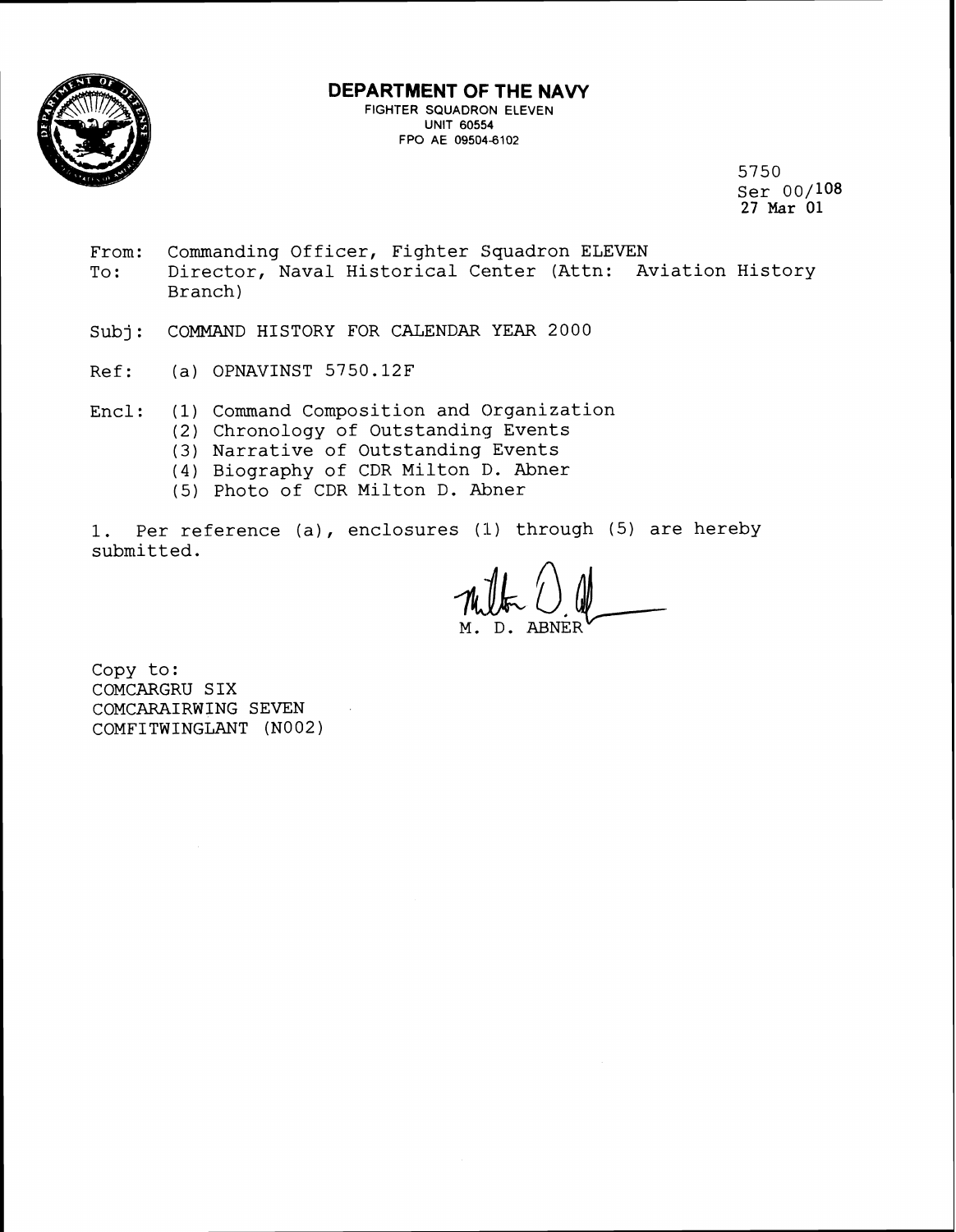#### COMMAND COMPOSITION *AND* ORGANIZATION

COMMANDING OFFICER CDR Milton D. Abner

EXECUTIVE OFFICER CDR John C. Aquilino

LOCATION OF COMMAND Naval Air Station Oceana Virginia Beach, Virginia

ADMINISTRATIVE CONTROL ASHORE Commander, Carrier Air Wing SEVEN Commander, Fighter Wing, U.S. Atlantic Fleet Commander, Naval Air Force, U.S. Atlantic Fleet

OPERATIONAL CONTROL AFLOAT Commander, Carrier Air Wing SEVEN Commander, Carrier Group SIX

AIRCRAFT F-14B Tomcat Tail Code "AG"

CARRIER ASSIGNMENTS USS DWIGHT D EISENHOWER (CVN 69) Homeported at Naval Station, Norfolk, Virginia USS JOHN F KENNEDY (CV 67) Homeported at Naval Station, Mayport, Florida

MISSION Fleet Air Superiority and Power Projection Missions, including: Combat Air Patrol, Air Intercept, Maritime Air Superiority, Strike, Strike Escort, Forward Air Control (Airborne), Close Air Support and Combat Search and Rescue.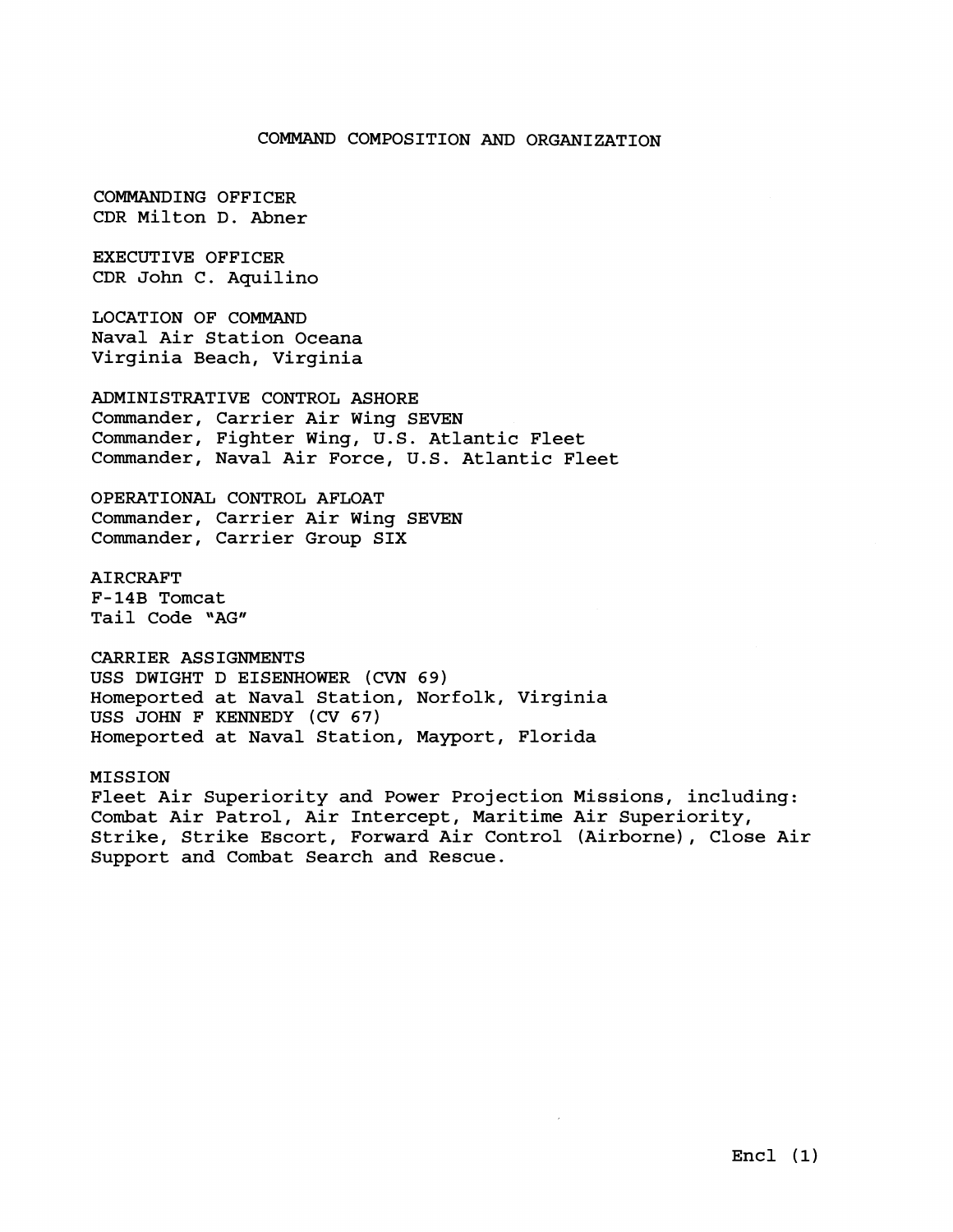## CHRONOLOGY OF OUTSTANDING EVENTS

| <b>JANUARY</b><br>$01 - 08$                 | Holiday Leave Period                                                                                                                                                                                                 |  |  |
|---------------------------------------------|----------------------------------------------------------------------------------------------------------------------------------------------------------------------------------------------------------------------|--|--|
| <b>FEBRUARY</b><br>17                       | Deploy on board USS DWIGHT D EISENHOWER (CVN 69)                                                                                                                                                                     |  |  |
| <b>MARCH</b><br>$06 - 09$<br>15             | Adriatic Operations<br>Change of Command: CDR Milton D. Abner relieves CDR<br>Douglas L. Whitener                                                                                                                    |  |  |
| APRIL<br>$20 - 29$<br>$23 - 30$<br>30<br>30 | Exercise JUNIPER STALLION with Israeli Air Force<br>1v1 Detachment, Nevatim Air Base, Israel<br>Host Croatian President and Prime Minister on board USS<br>DWIGHT D EISENHOWER (CVN 69)<br>Adriatic Operations       |  |  |
| <b>MAY</b><br>$06 - 08$<br>20<br>$24 - 30$  | Adriatic Operations<br>Southbound Suez Canal Transit<br>Operation SOUTHERN WATCH                                                                                                                                     |  |  |
| <b>JUNE</b><br>$01 - 30$<br>$10 - 12$<br>17 | Operation SOUTHERN WATCH<br>Exercise NAUTICAL ARTIST with Royal Saudi Air Force<br>Delivered first bombs ever dropped in anger from deck<br>of USS DWIGHT D EISENHOWER (CVN 69) against Iraqi Air<br>Defense targets |  |  |
| JULY<br>$01 - 19$<br>$24 - 26$<br>28        | Operation SOUTHERN WATCH<br>Exercise INDIGO ANVIL with Royal Saudi Air Force in Red<br>Sea<br>Northbound Suez Canal Transit                                                                                          |  |  |
| <b>AUGUST</b><br>$16 - 17$<br>18            | Tiger Cruise on board USS DWIGHT D EISENHOWER (CVN 69)<br>Return from Deployment                                                                                                                                     |  |  |
| <b>SEPTEMBER</b><br>$14 - 15$<br>$22 - 24$  | POW/MIA Remembrance Ceremony, Pentagon, Washington, DC<br>Tomcat Air-to-Ground Demo, NAS Oceana Air Show                                                                                                             |  |  |
|                                             |                                                                                                                                                                                                                      |  |  |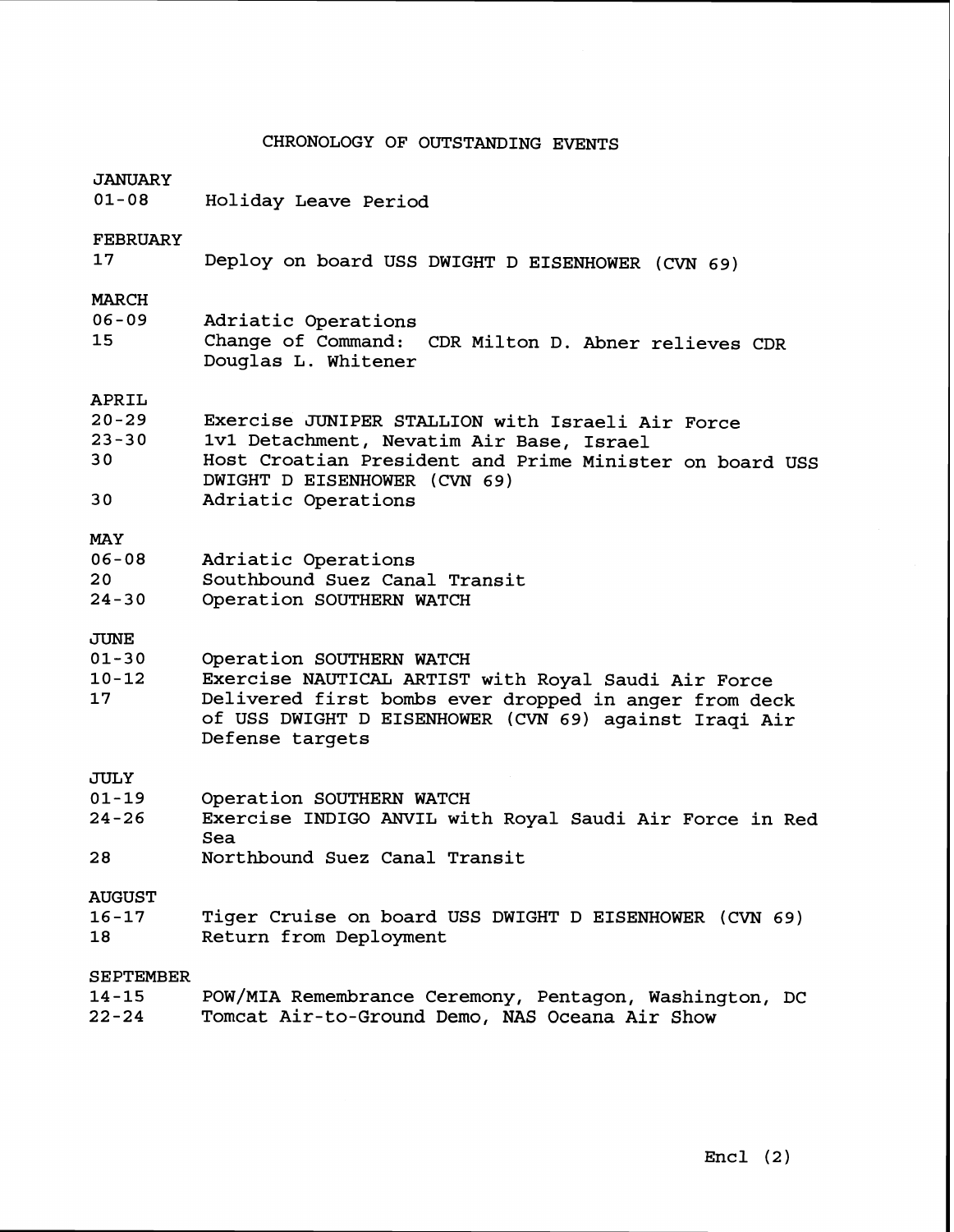#### **OCTOBER**

| $4 - 6$   | F-14B Tape 322 OFP Eval, Point Mugu, CA              |
|-----------|------------------------------------------------------|
| $17 - 19$ | Combat Search and Rescue Exercise, Dobbins AFB       |
| $22 - 28$ | Orange Air in support of USS HARRY S TRUMAN (CVN 75) |

# NOVEMBER

| $4 - 6$   | Deck Certification, USS DWIGHT D EISENHOWER (CVN 69) |
|-----------|------------------------------------------------------|
| 6         | Dependent's Day Air Show, USS DWIGHT D               |
|           | EISENHOWER (CVN 69)                                  |
| $22 - 26$ | Thanksqiving Holiday Leave Period                    |

#### DECEMBER

| $11 - 15$ | Deck Certification, USS JOHN F KENNEDY (CV 67) |  |
|-----------|------------------------------------------------|--|
| $18 - 31$ | Holiday Leave Period                           |  |

 $\sim 10^6$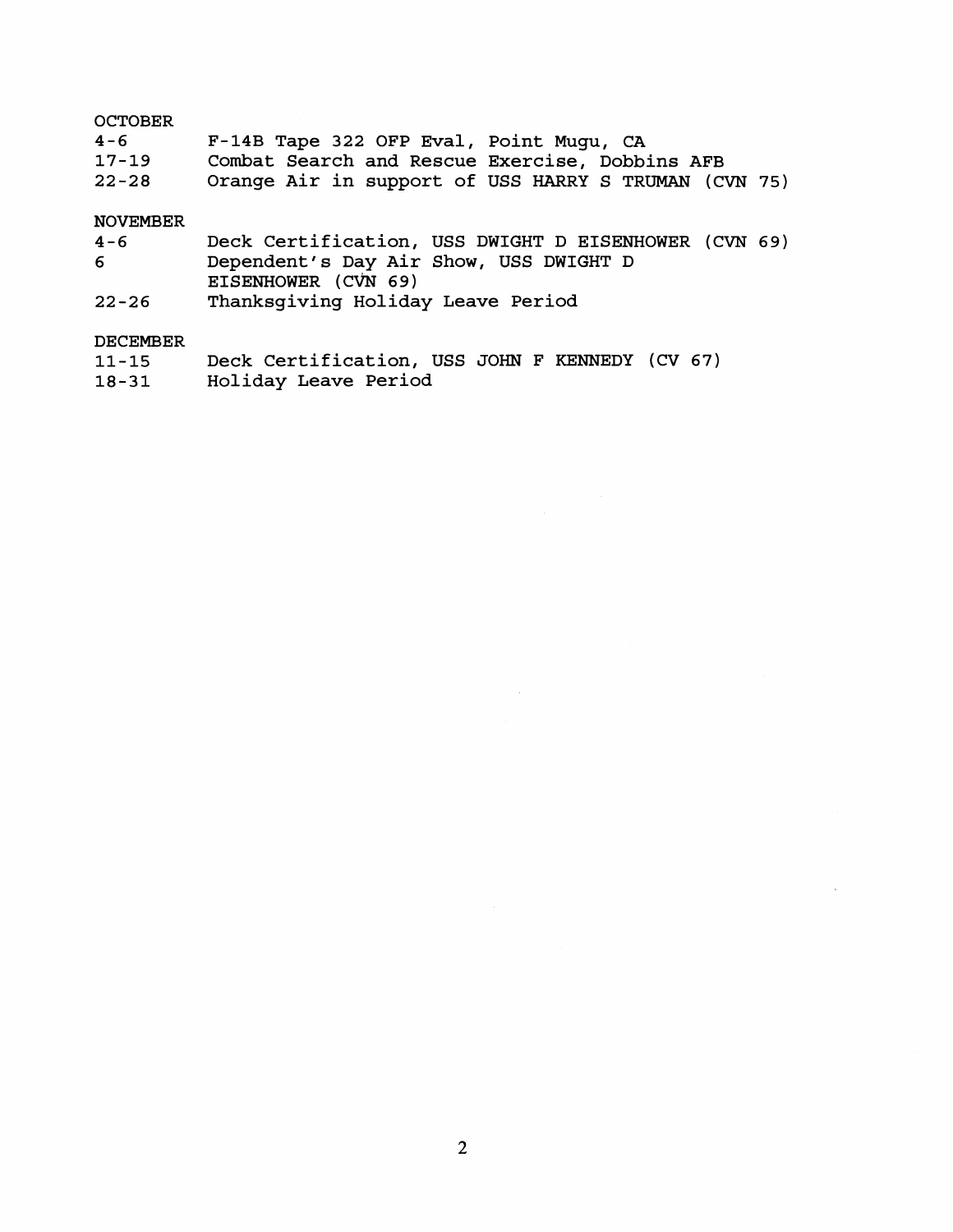#### NARRATIVE OF OUTSTANDING EVENTS

The year 2000 proved to be momentous for the Red Rippers of Fighter Squadron ELEVEN (VF-11). From a highly successful deployment that included a Change of Command and support to numerous operations and exercises to deck certifications at the end of the year, the Rippers were busy from start to finish.

Deployment 2000 began on 17 February 2000 as the USS DWIGHT D EISENHOWER (CVN 69) departed Norfolk, Virginia. Ripper jets and aircraft from all of Carrier Air Wing SEVEN (CVW-7) soon joined the ship as it steamed east toward the Mediterranean Sea.

In early March 2000, VF-11 supported operations in the Adriatic Sea as NATO forces kept the peace in Kosovo. Soon thereafter, a Change of Command was conducted as CDR Milton D. Abner relieved CDR Douglas L. Whitener. CDR Abner took the helm as Commanding Officer, Fighter Squadron ELEVEN on 15 March 2000.

April 2000 was equally busy and extremely rewarding. The Rippers brought the fight to the Israeli Air Force, both in support of Exercise JUNIPER STALLION and during a 1v1 detachment<br>to Nevatim Air Base in Israel. The end of the month saw the to Nevatim Air Base in Israel. squadron briefly supporting Adriatic operations while also acting as the primary host for the Croatian President and Prime Minister on board "IKE."

In May 2000, VF-11 once again flew in support of Adriatic operations. However, the EISENHOWER Battle Group's focus now turned south as they transited the Suez Canal enroute to the Arabian Gulf. On 24 May 2000, CVW-7 flew its first sorties in support of Operation SOUTHERN WATCH. These sorties focused on denying Iraqi use of their southern air space while also conducting strikes on Iraqi air defense units south of the 33<sup>rd</sup> parallel. CVW-7 would support this operation throughout June a CVW-7 would support this operation throughout June and July as well. The most memorable of these sorties was on 17 June 2000, when the Rippers became the first squadron to drop weapons in anger from the deck of USS DWIGHT D EISENHOWER (CVN 69).

While real-world operations were underway, the Air Wing continued its support of multi-national exercises. From 10-12 June 2000, Exercise NAUTICAL ARTIST supported the Royal Saudi Air Force in an air defense exercise. As the battle group transited north through the Red Sea in late July 2000, the Air Wing again worked with the Royal Saudi Air Force in Exercise INDIGO ANVIL.

On 16 August 2000, the battle group got its first sight of American soil as the ship pulled into Naval Station Mayport, Florida. While some squadrons off-loaded, the Rippers brought on board their "Tigers," friends and family members who would experience Navy life on board the "IKE" as the ship returned to Norfolk, Virginia. The Ripper aircraft flew into NAS Oceana the next day while the ship returned to Norfolk on 18 August 2000.